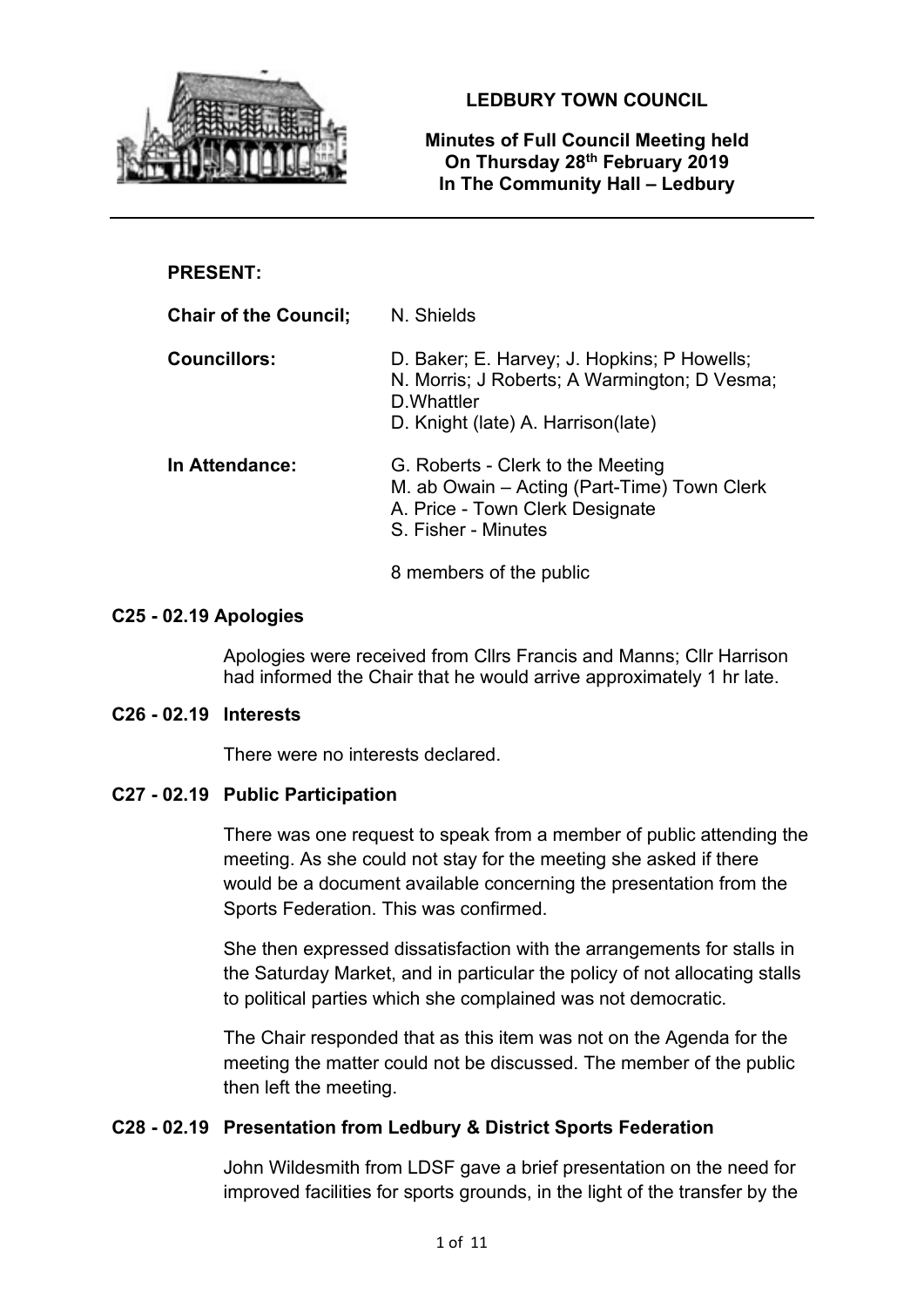County of the playing fields that had been formerly shared by both Rugby and Association Football to the sole use of the Rugby Club.

The Federation were disappointed that no such provision appeared to have been made in the Neighbourhood Development Plan.

Current members of the Council shared disappointment at the omission of sports facilities, and strongly agreed with the need for improved facilities. The Chair advised that the sports facilities were one of the issues being reviewed by the current NDP working party and she looked forward to the working party, the Council and the Federation working together on this.

19.45 John Wildesmith and 1 other member of the public left the meeting.

### **C29 - 02.19 Minutes**

Minutes of the Meeting of Full Council of 5<sup>th</sup> February 2019

Cllr Harvey requested clarification of Item C10; Cllr Howells explained that although the Minutes of the Finance &General Purposes Committee referred to therein were an accurate record of the meeting, he had been advised that some of the information given to the meeting was not accurate and he was liaising with the Temporary Clerk to check this.

**Proposal:** The Minutes be approved as an accurate record of the Full Meeting of Ledbury Town Council held in Open Session on 5th February 2019.

**Voting:** Agreed

# **C30 - 02.19 Chairman's Report and Correspondence**

The Chair reported that the past month has been busy; she had only attended two events on behalf of the Council:

A meeting with the Mayor of Hereford in Hereford; a meeting of the Mayors of Herefordshire Market Towns with Hereford City Council in **Hereford** 

There was no correspondence received during this period.

# **C31 - 02.19 Committee Matters: Economic Development & Planning Committee**

i) Minutes of the Meeting held on  $7<sup>th</sup>$  February 2019

The Council received the Minutes of the meeting of the Economic Development and Planning Committee held on 7<sup>th</sup> February 2019.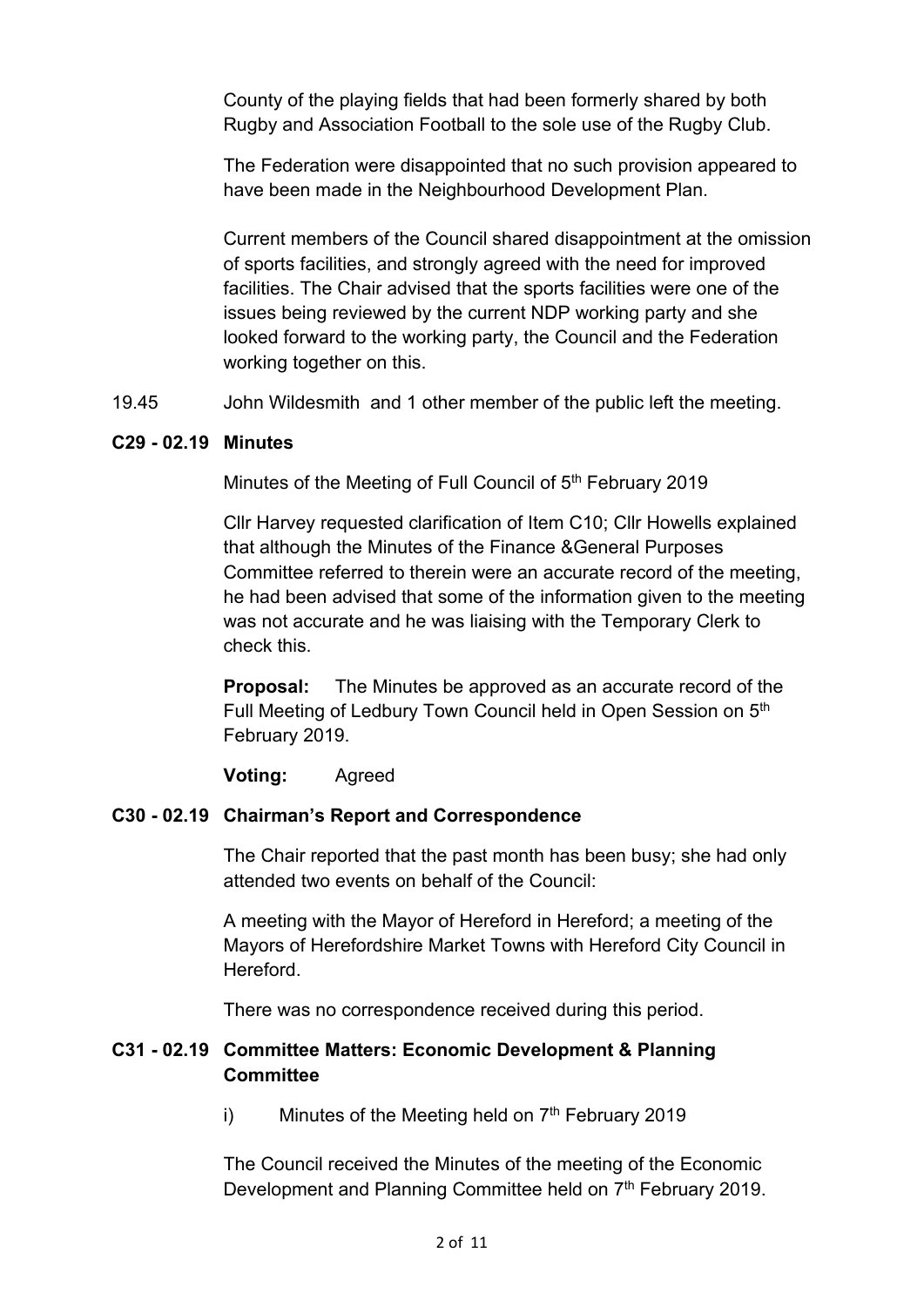Cllr Howells went into some detail of the proposals for Speed Indicative Devices at various points in the town and environs set out in section P25-02.19. Mindful of the impending Year End the Economic Development & Planning Committee had voted to request funding for site assessments and SID installations at these sites.

It was pointed out that Balfour Beatty were more than willing to provide advice on the suitability of sites and that this should be a first step in the process.

**Proposal:** The Minutes be approved as an accurate record of the Economic Development and Planning Committee held on 7<sup>th</sup> February 2019, but that any costs related to advice and installations relating to the proposals in section P25-02.19 be referred to an Extraordinary Meeting of the Finance and General Purposes Committee in early-mid March 2019.

**Voting:** Agreed

**Proposal:** To delegate authority to authorise costs related to advice and installations relating to the proposals in section P25-02.19 to an Extraordinary Meeting of the Finance and General Purposes Committee in early-mid March 2019.

**Voting:** Agreed

### **C32 - 02.19 Committee Matters: Environment & Leisure Committee**

The Council received the Minutes of the meeting of the Environment and Leisure Committee held on 14<sup>th</sup> February 2019.

Cllr Hopkins confirmed that a "Switch on" date for the 2019 Christmas Lights in Ledbury Town Centre has been set for Saturday 23rd November 2019.

She also informed the meeting that although temporary contracts have been granted for Dog Hill Wood and General Grounds Maintenance these would be reviewed and split into contracts for specialist skilled work and general maintenance.

Cllr Harvey reminded the meeting that Ward Councillors were to be copied into correspondence with Herefordshire Council officers relating to their specific wards and she had not seen any correspondence relating to the war memorial. Cllr Hopkins explained that contact had been by telephone.

There was some discussion about the works required to stabilise the War Memorial; Cllr Hopkins clarified that there are two types of works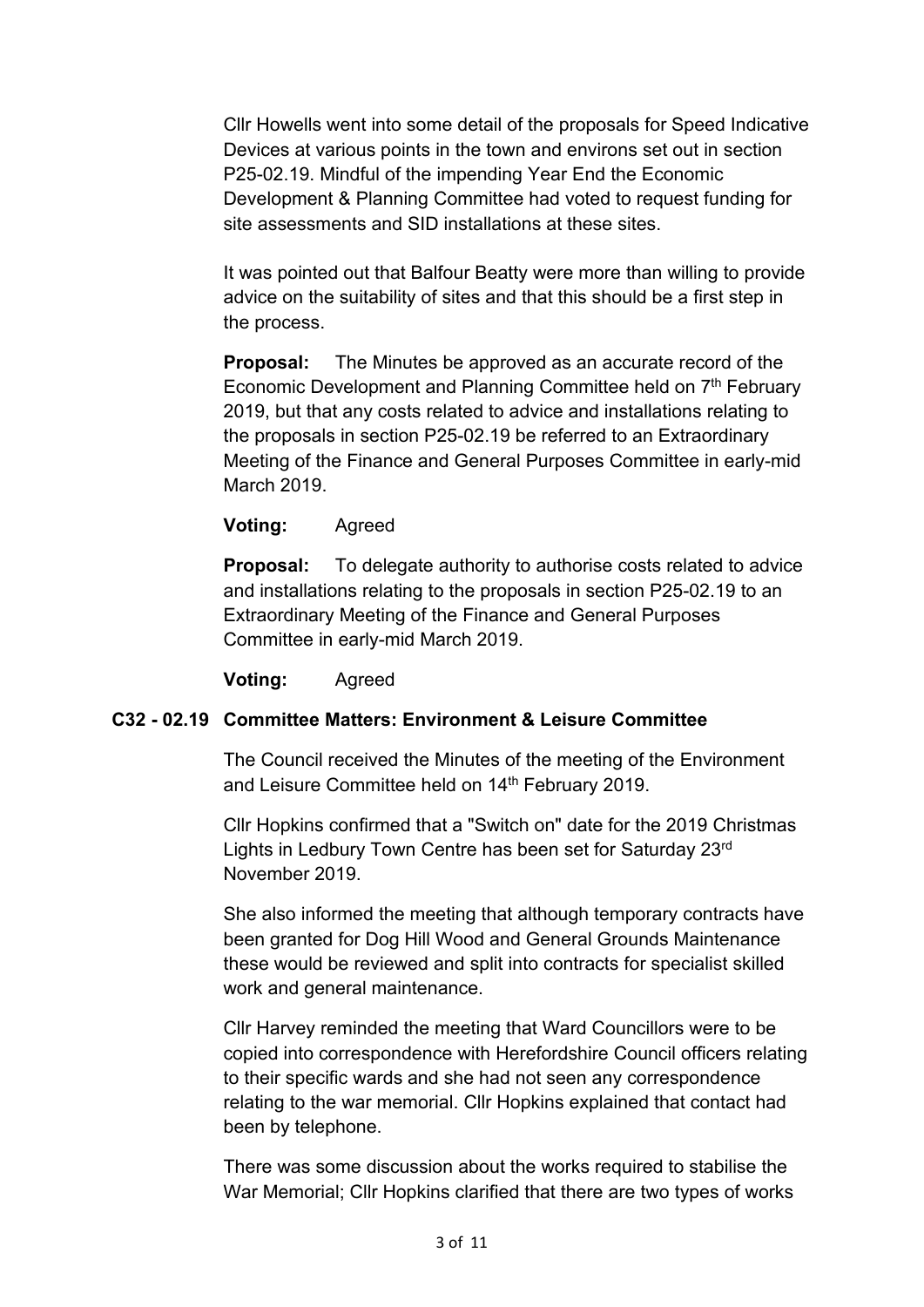needed - to stabilise the base of the monument which may be being undermined by water ingress below is base plinth, and to repair and restore the stonework of the upper part of the monument. A survey is scheduled for the week beginning  $4<sup>th</sup>$  March to ascertain the precise nature of the works required before going out to tender for the jobs.

**Proposal:** The Council accept the Minutes as an accurate record of the meeting of the Environment and Leisure Committee held on 14<sup>th</sup> February 2019.

### **Voting:** Agreed

Cllr Knight arrived at 20.10.

# **C33 - 02.19 Committee Matters: Finance & General Purposes Committee**

Minutes of a Meeting of the Finance and General Purposes Committee held on 21<sup>st</sup> February 2019

Held over to later in the meeting in the absence of Cllr Harrison.

# **C34 - 02.19 Committee Matters: Standing Committee**

The Council received the Minutes of the meeting of the Standing Committee held in Public Session on 7<sup>th</sup> February 2019

Cllr Howells noted that his name is spelled incorrectly on the Minutes.

The Chair drew attention to the proposal to change the name of the Standing Committee to Executive Committee.

**Proposal:** With the correction of the spelling of Cllr Howells name noted, the Minutes be approved as an accurate record of the Standing committee held in Public Session on  $7<sup>th</sup>$  February 2019, and the proposals therein .

**Voting:** Agreed

### **C35 - 02.19 Financial Matters**

To approve invoices for payment received since Finance & General Purposes meeting of 21 February 2019.

Held over to later in the meeting in the absence of Cllr Harrison.

### **C36 - 02.19 Updated Code of Conduct and Register of Interest forms**

The Council had recently adopted the Herefordshire Council Code of Conduct. However this made reference to Herefordshire Council rather than Ledbury Town Council and needed amending to reflect LTC.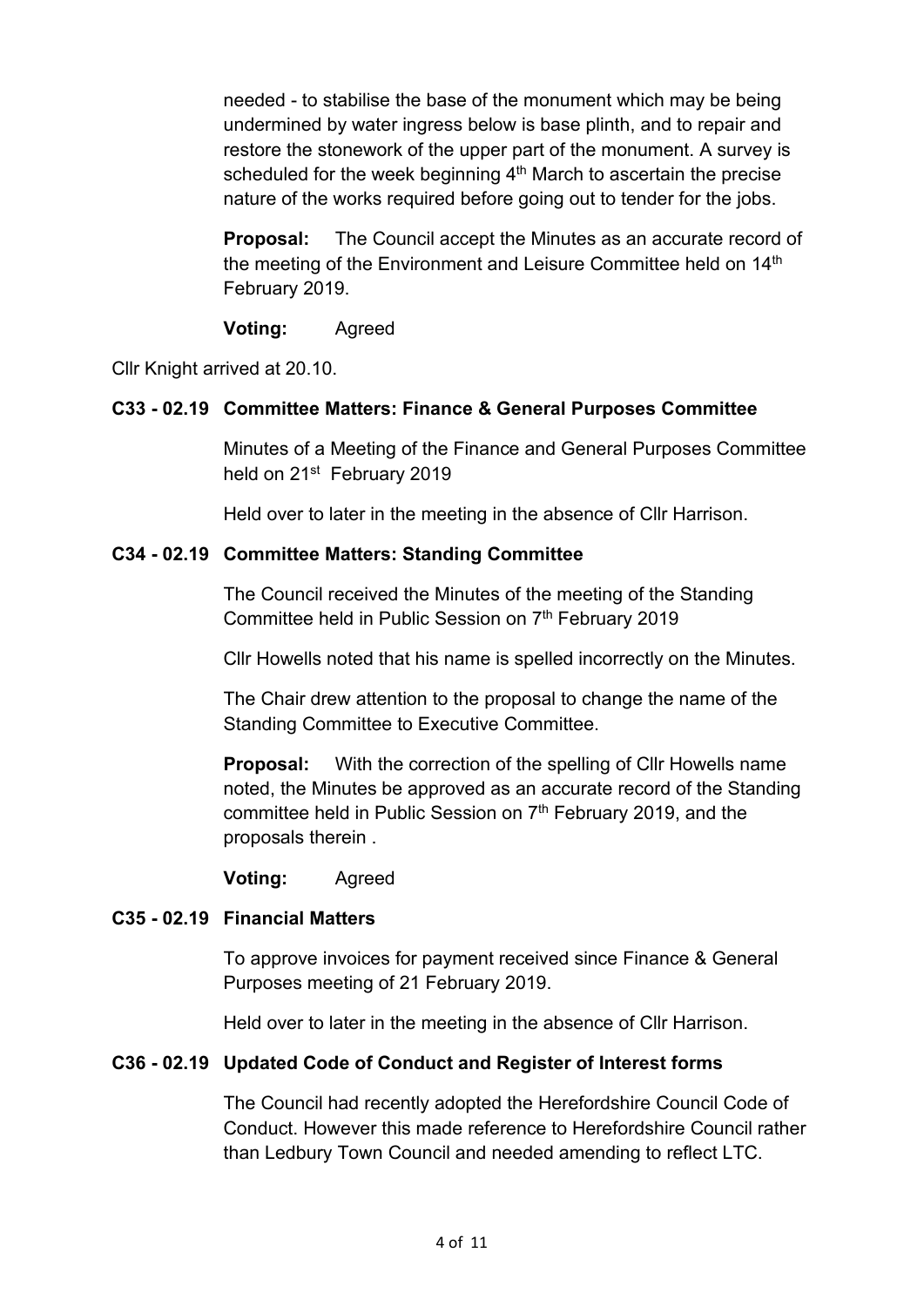Cllr Harvey noted that she had seen a version of this document for another local authority where, rather than going through an amending each reference to the County Council and deleting paragraphs relating to activities not undertaken by that Council, a single front page had been attached stating that "for Herefordshire read \*\*\*\*", and noting the paragraphs that were not relevant.

She proposed this as an acceptable and time-saving alternative to complete redrafting.

**Proposal:** To accept the addition of an explanatory front page to clarify how the Herefordshire Council Code of Conduct will apply within Ledbury Town Council.

**Voting:** Agreed

### **C37 - 02.19 Financial Regulations**

To review and adopt the Financial Regulations reviewed by F&GP on 12 December 2019

There was some discussion of Item 11.1.a.ii, relating to contracts for specialist professional services.

The Chair pointed out that this document was as close as possible to the NALC Template for local councils; there has been some discussion about this section being misinterpreted by some councils, and it is being reviewed.

It was therefore proposed to accept this section as it stands with a note to update it as and when it is revised by NALC.

It was also noted that Paragraph 11.g would need to be updated as and when revised Standing Orders are adopted by the Council

**Proposal:** To accept the proposed Financial Regulations with the above provisos.

**Voting:** Agreed

- **C38 - 02.19 Grant Application Methodology**
- **C39 - 02.19 Specified Grant Applications**

#### **C40 - 02.19 Grant Application**

All the above held over to later in the meeting in the absence of Cllr Harrison.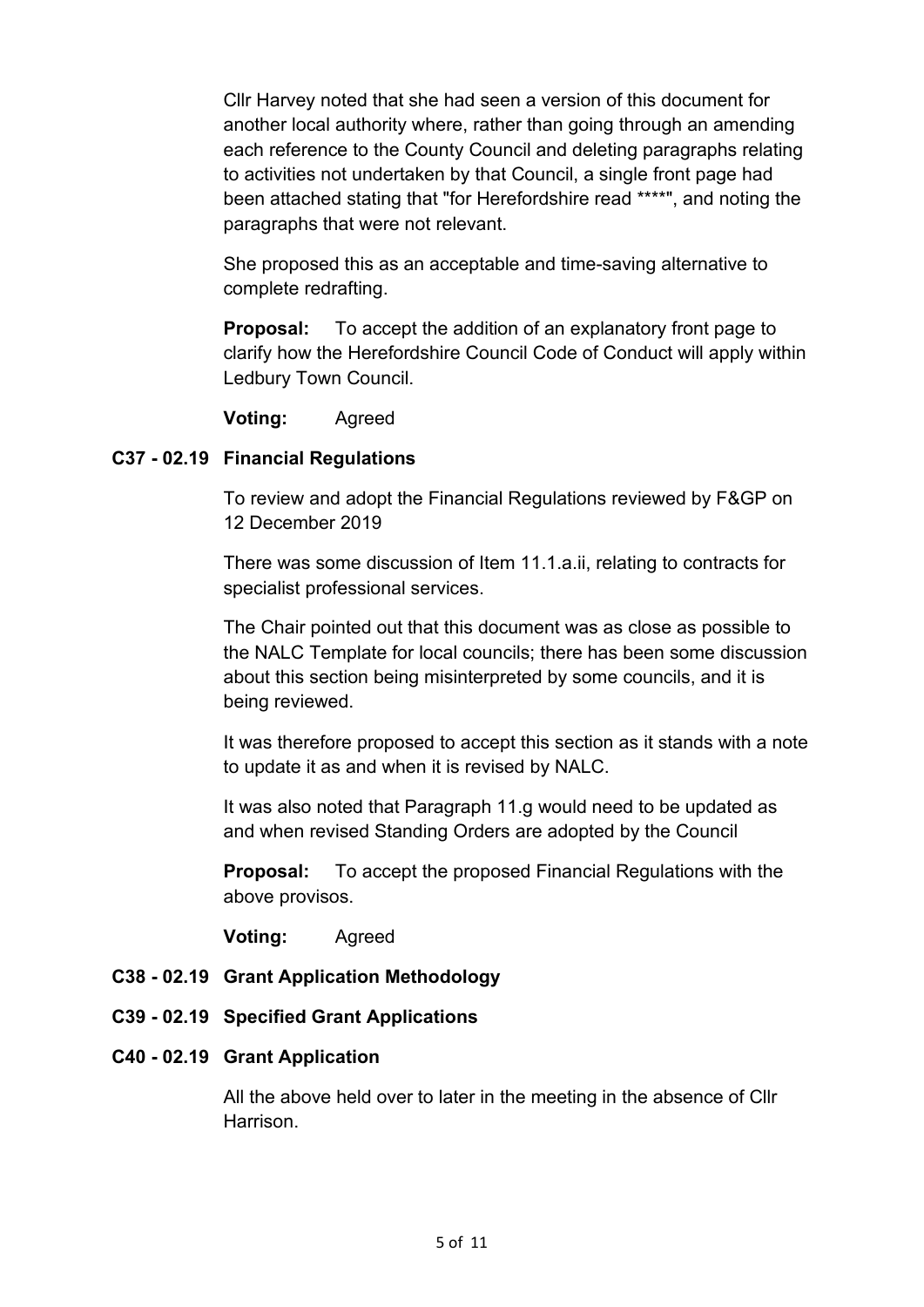### **C41 - 02.19 Standing Orders**

The Council Received the Standing Orders as reviewed by Standing Committee on 7 February 2019.

**Proposal:** To accept the proposed Standing Orders.

**Voting:** Agreed

#### **C42 - 02.19 Grounds Maintenance Contracts**

Cllr Hopkins confirmed that these had been dealt with during the discussion of the Minutes of the Environment and Leisure Committee - Item C32 - 02.19 - above

#### **C43 - 02.19 Parish Meeting**

The Chair confirmed that this has been set for Monday, 4<sup>th</sup> March, in the Burgage Hall.

Cllrs Hopkins and Vesma tendered their apologies that they would be unable to attend.

Cllr Harvey confirmed that she is collating information and displays for the members of the public attending to view at the meeting.

### **C44 - 02.19 Encouraging Residents to Stand for Council**

The Chair confirmed that events to inform residents about the work and responsibilities of Councillors are planned for:

Saturday 2<sup>nd</sup> March, between 10.00am and 1.00pm below the Market House and Wednesday 6<sup>th</sup> March from 6.00 - 8.00pm in the Council Offices.

Various Councillors and officers have volunteered to attend these. The Chair will attend both events.

### **C45 - 02.19 Herefordshire Councillors' Reports**

Cllr Harvey confirmed that she will give a full update on the position in relation to the Viaduct site at the Parish Meeting on 4<sup>th</sup> March.

She confirmed that a revised planning application, for fewer houses, on the Dymock road is being promoted. She pointed out that this application would leave a small part of that site undeveloped, and suggested that Councillors consider possible uses for this small piece of land.

The report on the actions - or lack of them - of the relevant authorities in connection with the near-collapse of the Storesbrook Bridge has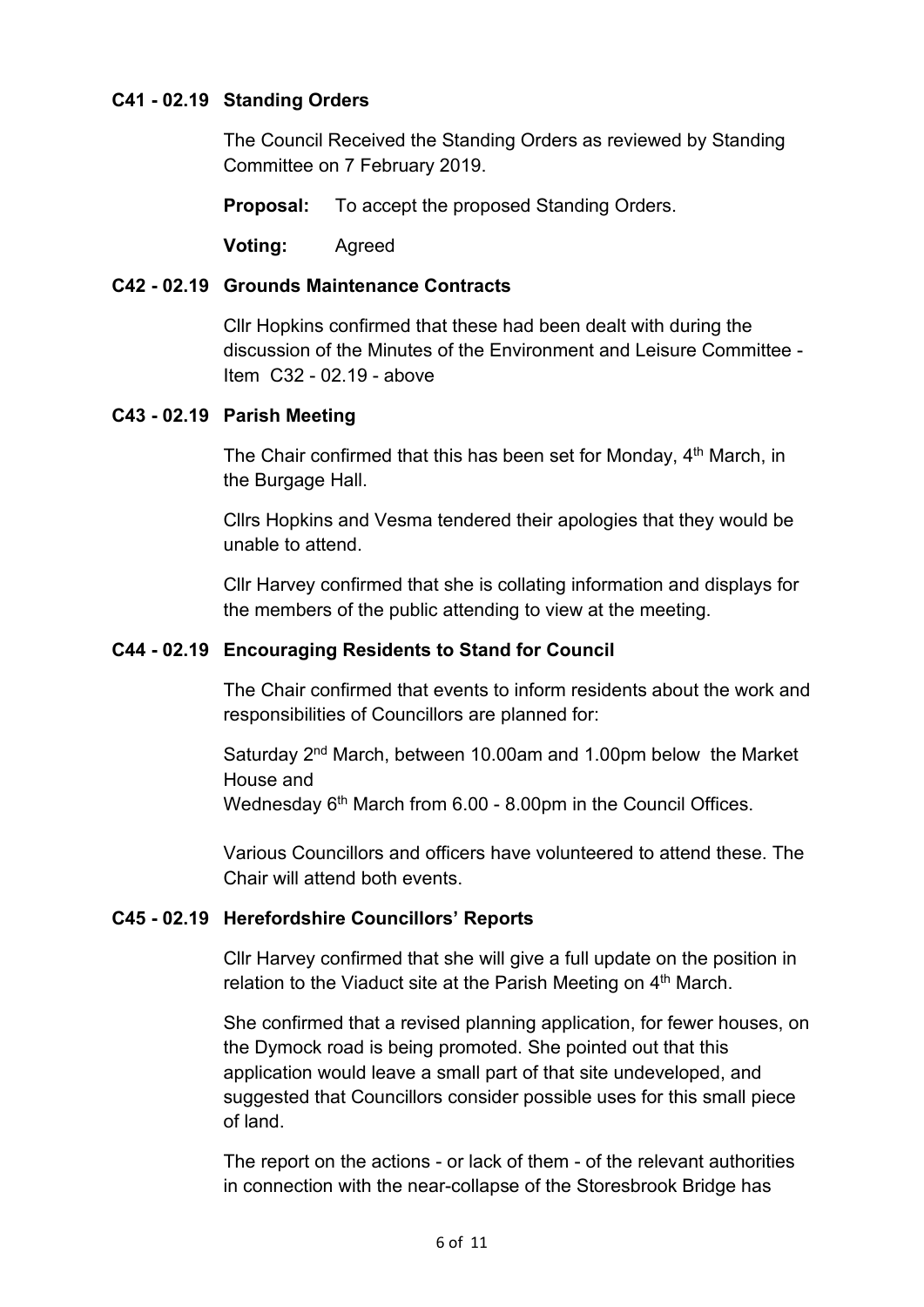been published, and "lessons have been learned"; furthermore Cllr Harvey has been assured that in future consultation on such work will be started much earlier.

There is also a report on the transfer of the Ross Road Playing Fields which has been drawn up but not published. Interested parties named in the report may be able to obtain copies under the Freedom of Information Act.

Councillor Harrison joined the meeting at 20.50.

### **C33 - 02.19 Committee Matters: Finance & General Purposes Committee** (held over from earlier in the meeting)

Minutes of a Meeting of the Finance and General Purposes Committee held on 21<sup>st</sup> February 2019.

The Council noted the resolution to recommend to Full that the Glamorgan Telecoms quote for the office telephone system be accepted, with the condition that a reasonable minimum term is given.

Council also noted the query as to whether - given the new practice for signing cheques - signatories should have to be members of the Finance and General Purposes Committee.

**Proposal:** The Council accept the Minutes as an accurate record of the Meeting of the Finance and General Purposes Committee held on 21<sup>st</sup> February 2019 and agree to accept the Minutes and the Proposals therein.

**Voting:** Agreed

### **C35 - 02.19 Financial Matters** (held over from earlier in the meeting). The Council reviewed invoices received since Finance & General Purposes meeting of 21 February 2019

It was noted with approval that the work on coppicing in Dog Hill Wood had been done in advance of the start of the nesting season.

**Proposal:** The Council approve for payment all the invoices received since the Meeting of the Finance and General Purposes Committee held on 21st February 2019.

**Voting:** Agreed

# **C38 - 02.19 Grant Application Methodology**

(held over from earlier in the meeting)

The Council received recommendations of the working party on Grant **Applications**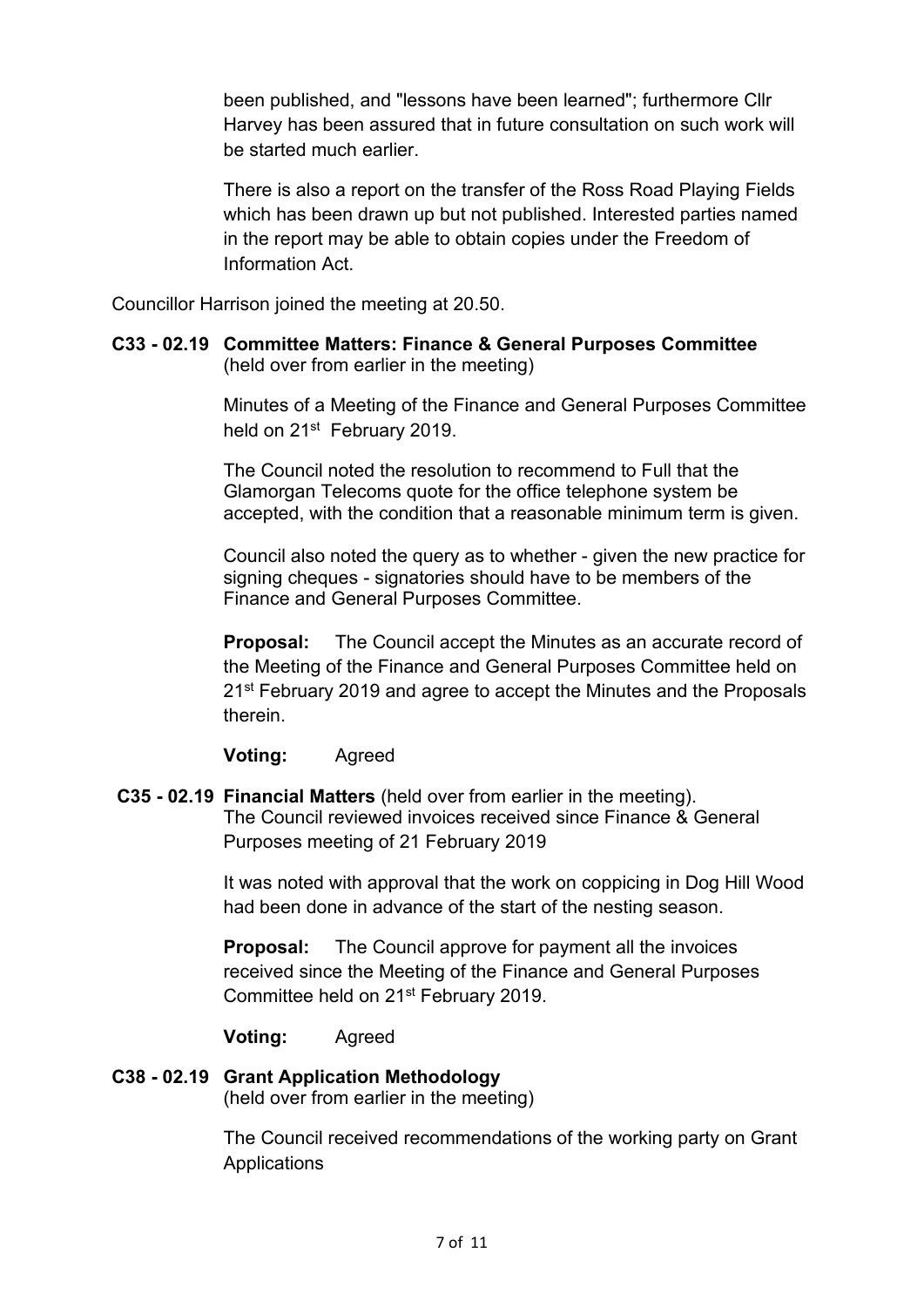It was noted that although the main document refers to Donations and Grants, there was no format proposed for Donations, and no details on where these would be applicable.

After some discussion it was agreed that in view of the revised format for Grant applications, including one-off grants for small sums, that provision for Donations was no longer required. It was proposed to delete the word "*Donations*" from the document where it appears alongside the word "*Grant*", and to replace it with the word "*Grant*" where it appears alone.

**Proposal:** With the above amendment the Council accept the recommendations of the working party on Grant Applications.

**Voting:** Agreed

### **C39 - 02.19 Specified Grant Applications** (held over from earlier in the meeting)

There was some discussion of the application from the Maritime Cadets, in view of a large amount of increased funding for Community Transports recently announced by Herefordshire Council.

After discussions, the following decisions were made:

| <b>Carnival Association</b>                   | Agreed - subject to the event<br>happening |
|-----------------------------------------------|--------------------------------------------|
| <b>Community Association</b>                  | Rejected.                                  |
| <b>Poetry Festival</b>                        | Agreed                                     |
| Age UK Hereford                               | Agreed                                     |
| <b>Community Action</b><br>Ledbury & District | Agreed                                     |
| <b>Ledbury Primary School PTA</b>             | Agreed                                     |
| <b>Ledbury Places</b>                         | Decision Deferred for more detail          |
| Malvern Hills AONB Partnership                | Agreed                                     |
| Our Star Theatre Company                      | Rejected                                   |
| Ledbury Maritime Cadet Unit                   | Decision Deferred for discussion           |
| <b>Ledbury Swifts</b>                         | Agreed                                     |
| John Masefield High School                    | £1,000 sum agreed                          |
| <b>Ledbury Community Day</b>                  | Agreed                                     |
| <b>Ledbury Food Group</b>                     | Agreed in full (£650)                      |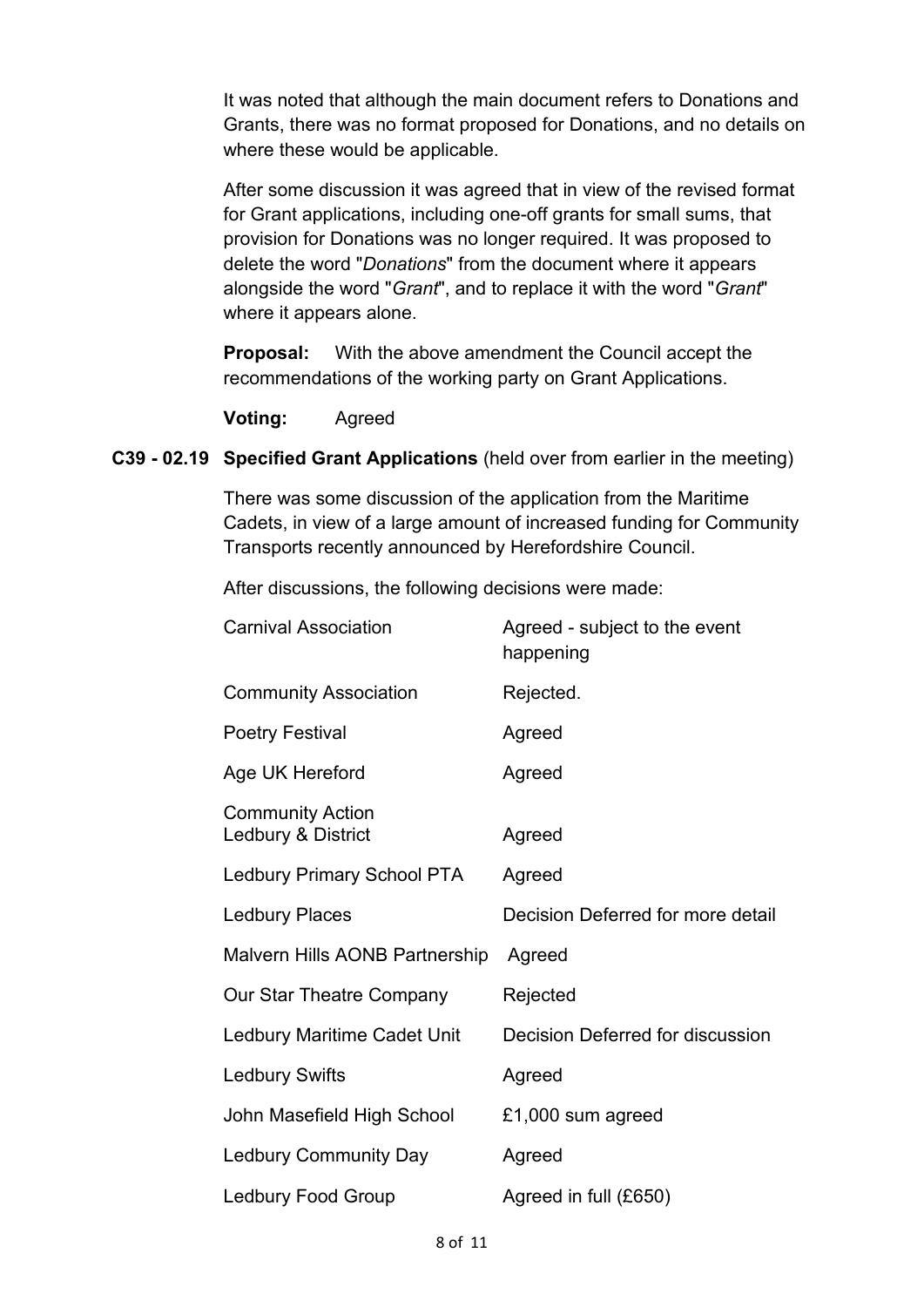21.25 The time being noted, the Chair proposed suspending Standing Orders to enable Council to finish the Agenda by 10.00pm.

> **Proposal:** That Standing Orders be suspended to enable Council to finish the Agenda.

**Voting:** Agreed

### **C40 - 02.19 Grant Application** (held over from earlier in the meeting)

The Council considered a Grant Application from Ledbury Youth Dropin Centre.

The Application had been received under the old format for applications, but after some discussion it was agreed that as this was proposed as an ongoing (3-year) Grant it should be granted, subject to complying with the reporting requirements in the revised Methodology approved earlier in the meeting.

**Proposal:** With the above proviso the Council approve a Grant to Ledbury Youth Drop-in Centre of £5,000pa for 3 years from April 2019.

**Voting:** Agreed

### **C46 - 02.19 Outside Bodies**

Cllr Morris, on behalf of the Ledbury Food Group, informed the meeting that an Evening "all about pigs" will be held at the Burgage Hall on 15<sup>th</sup> April 2019.

### **C47 - 02.19 General Correspondence**

The Temporary Clerk requested permission, under Item 10.5 of the newly accepted Financial Regulations, to carry out an urgent survey of the War Memorial to determine the precise nature of remedial and restorations works required.

**Proposal:** To permit the Temporary Clerk (as RFO), under Item 10.5 of the Financial Regulations, to carry out an urgent survey of the War Memorial to determine the precise nature of remedial and restorations works required.

**Voting:** Agreed

### **C48 - 02.19 Date of Next Meeting:**

The date of the next meeting of the Full Council was confirmed as Thursday 28<sup>th</sup> March 2019.